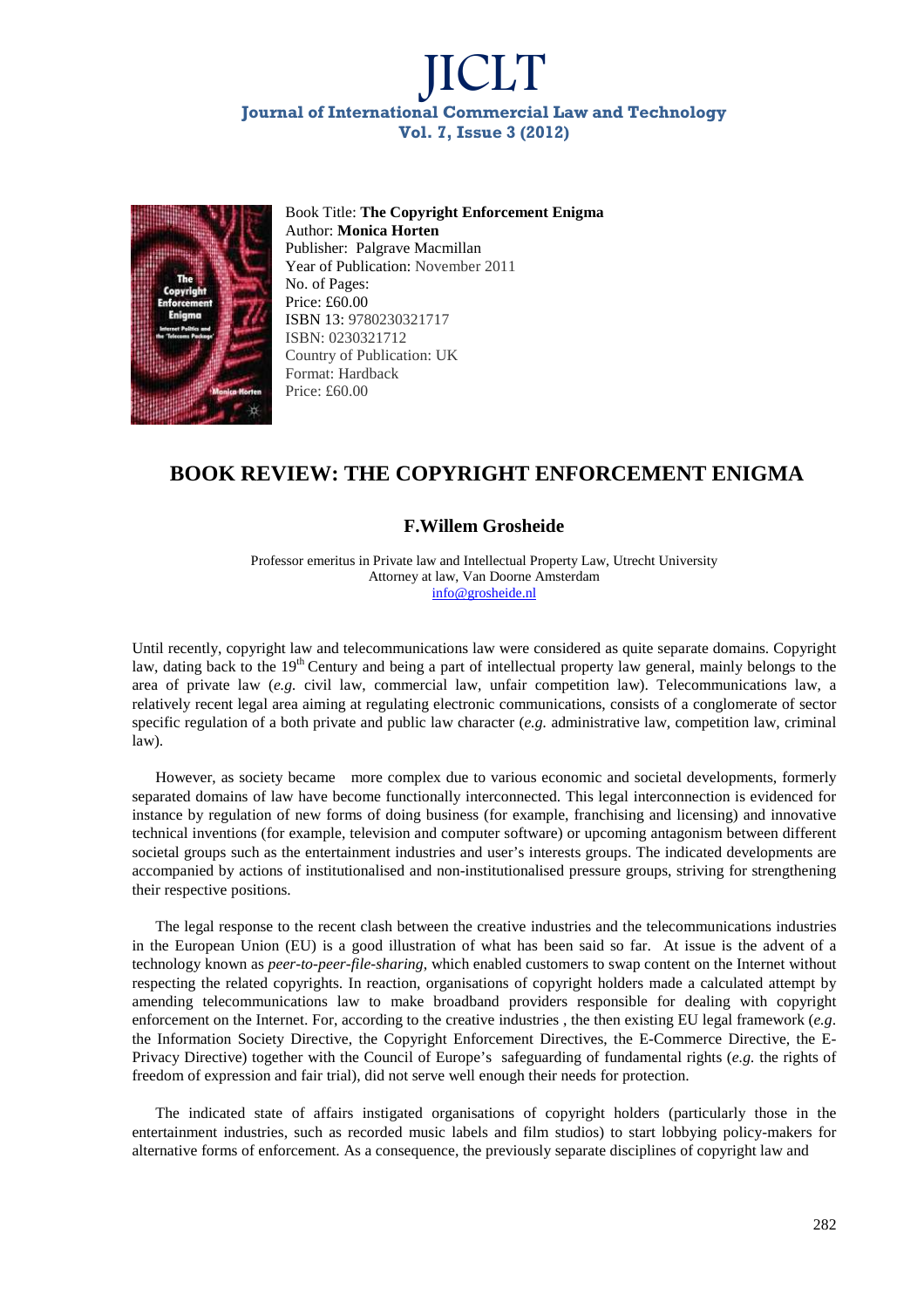## JICLT **Journal of International Commercial Law and Technology Vol. 7, Issue 3 (2012)**

Telecommunications law became part of one and the same policy-agenda. The legal solution that figures at the end of all these politics and that has become known as the EU's Telecoms Package regulation (TP) is by its very nature a form of functional law.

The TP, aiming at updating the EU Telecoms Rules of 2002 and unifying the EU's telecommunications market for all 27 EU Member States, passed into law in 2009, leaving the Member States an 18 months period to implement its provisions in national law. For present purposes, it suffices to indicate that the TP allows Member States to disconnect Internet users for illegally downloading copyrighted material, but only if there has been a prior, fair and impartial procedure and an effective and timely judicial review*.* In spite of the expressed preference of the European Parliament (EP), a preceding decision by a judge is no longer required for measures that limit the access to Internet. A procedure governed by administrative law, answering to the rules of due process, may suffice. Such as -following from the so-called Amendment 138 - codified in Article 1 (3a) TP: *Any of these measures regarding end-users' access to, or use of, services and applications through electronic communication networks liable to restrict those fundamental rights or freedoms may only be imposed if they are appropriate, proportionate and necessary within a democratic society, and their implementation shall be subject to adequate procedural safeguards in conformity with the European Convention for the Protection of Human Rights and Fundamental Freedoms and with general principles of Community law, including effective judicial protection and due process. Accordingly, these measures may only be taken with due respect for the principle of the presumption of innocence and the right to privacy. A prior, fair and impartial procedure shall be guaranteed, including the right to be heard of the person or persons concerned, subject to the need for appropriate conditions and procedural arrangements in duly substantiated cases of urgency in conformity with the European Convention for the Protection of Human Rights and Fundamental Freedoms. The right to effective and timely judicial review shall be guaranteed.* 

The cited article gives evidence of the apparent compromise that had to be reached between the European Council (EC) and the EP, the former adopting the argument put forward by the creative industries that illegal down loaders should be cut off from the Internet after multiple attempts to file-share, the latter supporting the view held by the telecommunications industries and consumers that access to the Internet, being a human right to freedom of expression, should not be restricted. The EC and the EP disagreed to such an extent that the various drafts of the TP regulation entered the EU's conciliation procedure. The final compromise text holds that the user's Internet access can be restricted but only as is expressed in the final text of Article 1 (3a) – and by appropriate, proportionate and necessary measures.

The core issue of the book is about how telecommunications law may be used to enforce copyright on the Internet, and that amendments to telecommunications law may indeed be essential to that aim. The inherent conflict which lies herein is especially sharp with regard to the liability issue: making broadband providers liable for enforcement of copyright infringement by Internet users would conflict with the principle of mere conduit, established in the E-Commerce Directive.

The centrepiece of the book, Part III: The Telecoms Package – The Attempt to Commandeer Telecoms Law for Copyright, reports how the creative industries tried to change this situation by lobbying to open the door for graduated response measures in the EU telecoms framework. Their aim was to have two provisions - the copyright hooks - to be embodied in the TP: first, a legally enforceable obligation on the broadband providers to work with copyright holders so as to enforce copyright; second, a requirement that Internet users' contracts should include a condition to respect copyright and should indicate the legal consequences if not doing so. Although the creative industries were able to exert a disproportionate amount of influence compared to that of the large and economically powerful telecommunications industries, the intended provisions were not adopted by the EP.

-

<sup>&</sup>lt;sup>1</sup> COM (2007)697 (http://ec.europa.eu/prelex/detail\_real.cfm? CL=en&Dosld=196418, COD/2007/0247) ;

<sup>(</sup>http://www.europarl.europa.eu/oeuil/FindByProcnum.do?) lang=en&procnum=COD/2007/0247). The bill was presented to the European Parliament on 13 November 2007 and after several amendments passed into la won 24 November 2009.